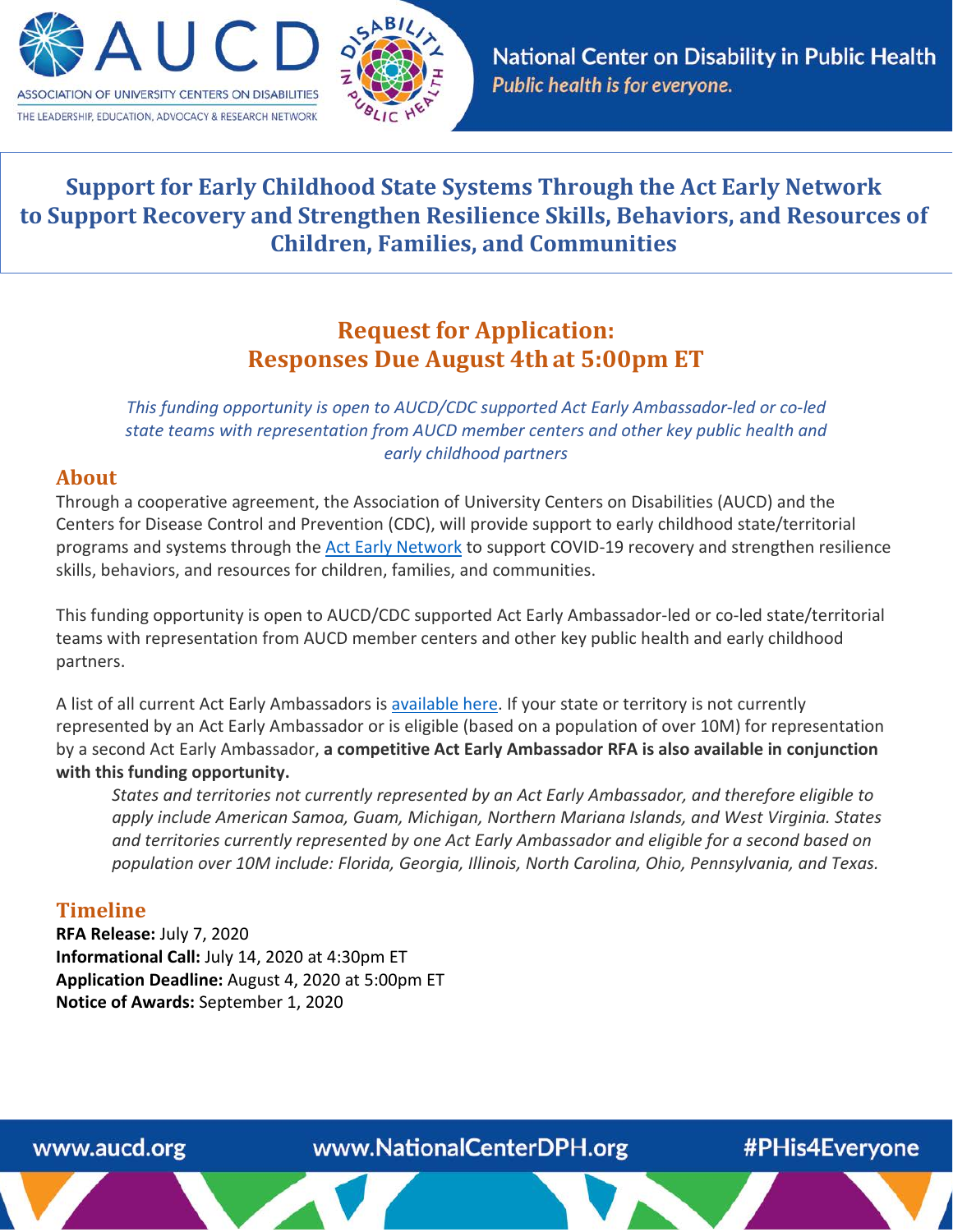



## **Grant Objectives**

This support opportunity is expected to bolster the 4 steps of early identification of developmental delays and disabilities, including the first step of parent-engaged developmental moitoring. A needs assessment should identify CURRENT barriers and opportunities across various early childhood systems/programs to improve each of the 4 steps of early identification, and a resulting plan should be developed, implemented, and evaluated to ameliorate barriers and realize opportunities for improvement in targeted systems/programs.

Additionally, this grant should advance the promotion and distribution of existing, relevant tools, materials, and programs to improve resiliency among families with young children during COVID-19 response and mitigation efforts. Though best defined as part of the needs assessment, resiliency promotion is likely to include the promotion of CDC and CDC partner resources to improve social determinants of health such as parental mental health, food security, parenting support, affordable quality childcare, medical home, and engagement and empowerment of families through information on early childhood and navigation of systems of care.

#### Grantees will:

- 1. **Develop and coordinate an [Act Early Ambassador-](https://www.cdc.gov/ncbddd/actearly/ambassadors-list.html)led (or co-led) state/territory team** of key stakeholders. In addition to the Act Early Ambassador(s), teams must also include certain state/territory-level stakeholders:
	- o Title V programs
	- o Part C (Child Find efforts)
	- o Help Me Grow (if applicable)
	- o Health Resources and Services Administration (HRSA) funded Early Childhood Comprehensive Systems Grants (if applicable)
	- o American Academy of Pediatrics (AAP) Early Childhood Chapter Champions or other state AAP representative (if applicable),
	- o a disability advocacy organization, and
	- o state/territory and local leadership of at least one state/territory0wide program serving families with young children (birth to age 5) such as WIC, Child Welfare, Home Visiting, Early Head Start/Head Start (EHS/HS), general early care and education programs, or others.
- 2. **Engage the state/territorial team in conducting a needs assessment** to identify CURRENT (during COVID-19) barriers and opportunities to the 4 key steps of early identification: (1) parent-engaged developmental monitoring, (2) developmental and autism screening, (3) referral, and (4) receipt of early intervention services for children birth to 5, across early childhood systems.
- 3. **Develop, implement, and evaluate a plan to address the identified barriers and realize the identified opportunities** related to the first step (parent-engaged developmental monitoring) AND any of the additional 3 steps of early identification.

Addressing step 1 (parent-engaged developmental monitoring) should include working to integrate the use of ["Learn the Signs. Act Early." \(LTSAE\)](http://www.cdc.gov/actearly) into at least 1 high-reach state/territory-wide program



www.NationalCenterDPH.org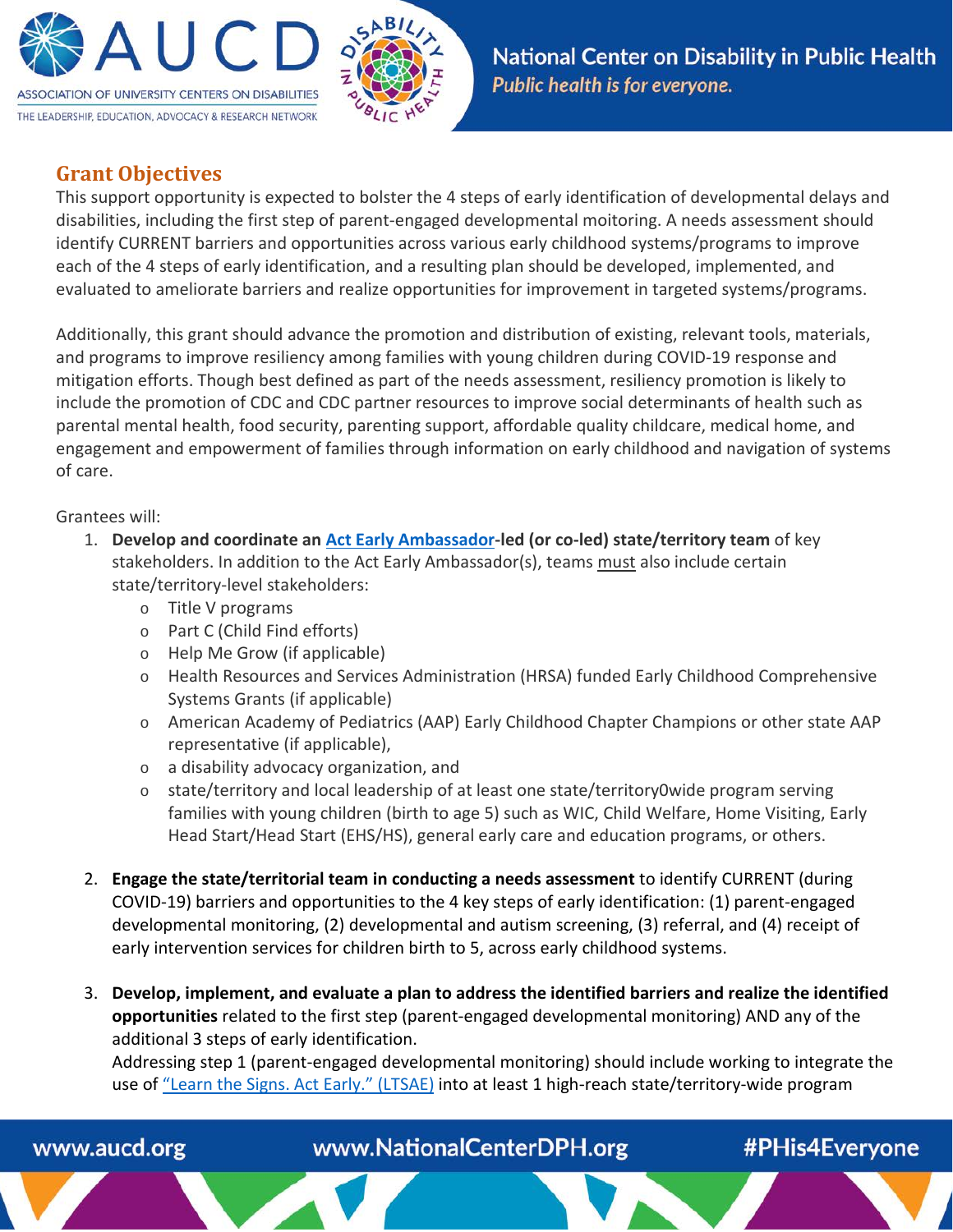

serving families with young children (birth to age 5) such as WIC, Primary Healthcare, Home Visiting, IDEA Child Find activities (community/provider outreach activities to enroll children in Part C or Part B, section 619 programs), Childcare, Head Start/Early Head Start, and/or Child Welfare.

- 4. **Identify, implement, and evaluate strategies to improve resiliency of very young children (birth to age 5) and their families** by
	- supporting well-child care, developmental promotion, early detection of developmental delay, timely referral, and connection to early intervention services, linkages to services (e.g. WIC) for family support,
	- and advancing the promotion and distribution of relevant, existing CDC and CDC Partner tools, materials, and programs to improve resiliency among families with young children during COVID-19 response and mitigation efforts.

### **Award**

Up to 56 Act Early Ambassador-led or co-led state or territorial-level teams will be selected to receive a minimum award of \$75,000 for a twelve-month project period beginning September 1, 2020. Should additional funding (greater than \$75,000) become available, a new budget may be requested.

# **Application Procedure**

If you are interested in being considered for this opportunity, please [submit a written application,](https://www.aucd.org/app/) including all required attachments.

Please provide the following information:

#### 1. **Team Composition:**

a. CDC/AUCD funded Act Early Ambassadors are expected to lead or co-lead the proposed team.

A list of all current Act Early Ambassadors i[s available here.](https://www.cdc.gov/ncbddd/actearly/ambassadors-list.html) If your state or territory is not currently represented by an Act Early Ambassador or is eligible (based on a population of over 10M) for representation by a second Act Early Ambassador, **a competitive Act Early Ambassador RFA is also available in conjunction with this funding opportunity.** (This work is not intended to replace current Act Early Ambassador program commitments; it is intended to be complementary and increase capacity.)

*States and territories not currently represented by an Act Early Ambassador, and therefore eligible to apply include American Samoa, Guam, Michigan, Northern Mariana Islands, and West Virginia. States and territories currently represented by one Act Early Ambassador and eligible for a second based on population over 10M include: Florida, Georgia, Illinois, North Carolina, Ohio, Pennsylvania, and Texas.*



www.NationalCenterDPH.org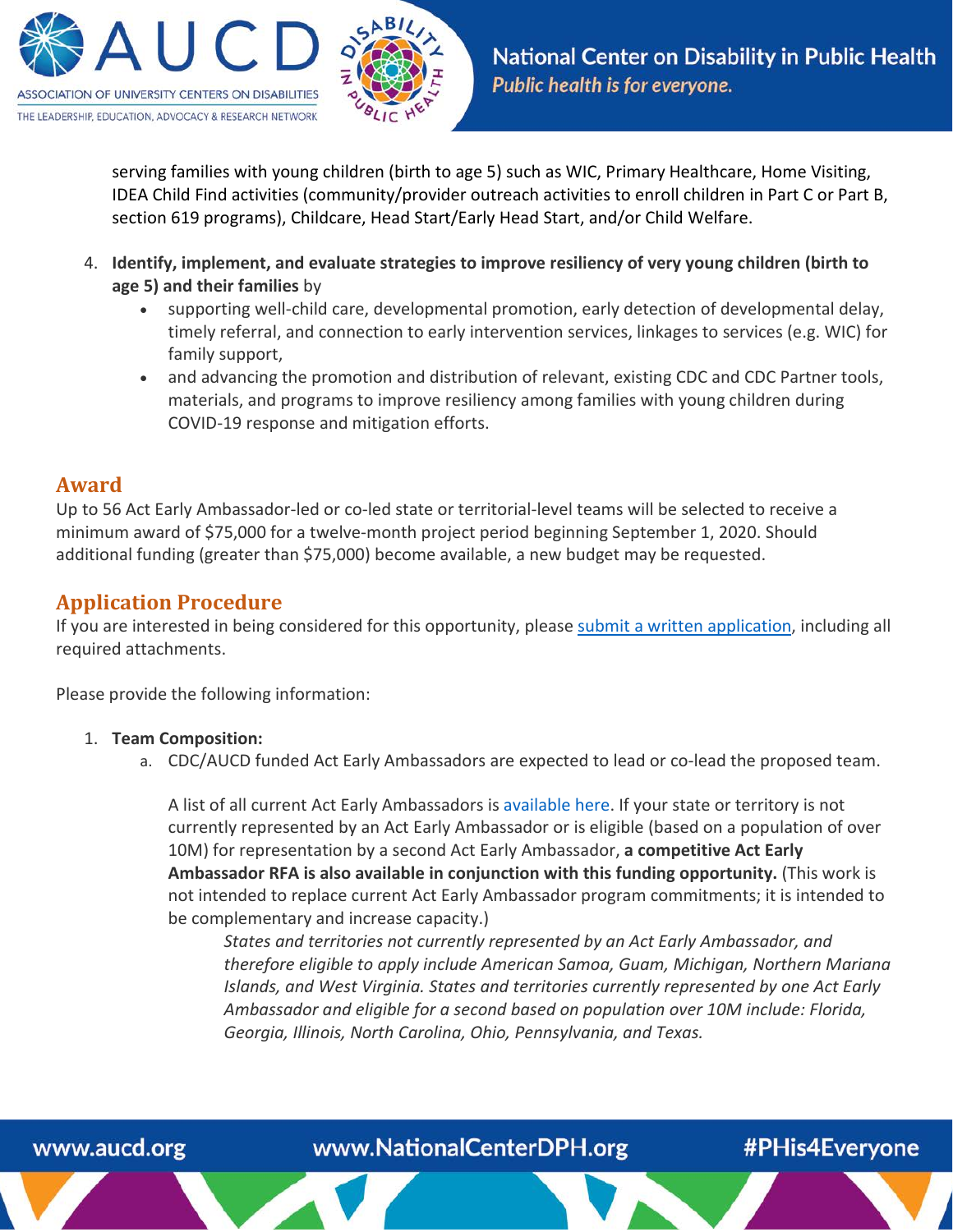

Clearly identify the team lead(s). Provide name, affiliation, position, and contact information of the team lead(s). Include a bio highlighting relevant training and recent professional experience and any qualifications. Include a CV (Word or PDF format) of the individual(s) performing the project lead duties as a separate attachment.

b. Provide a list of the team members that will represent the required stakeholder groups (if applicable to your state/territory) and provide a brief written statement of commitment from each. Consider a diverse range of additional partners and stakeholders with particular attention to programs and populations especially affected by COVID-19 response and mitigation efforts.

#### 2. **Project Plan:**

*Project plan must not exceed ten (10) pages*.

- a. Project Narrative
	- i. Provide a clear and concise description of your proposed project for achieving the 4 grant objectives described above. Establish need and briefly describe the population of children birth to 5 that will be targeted by your project in your state/territory.
- b. Implementation Plan
	- i. Describe in detail how your team will achieve each of the 4 above-stated objectives of this initiative. Give specific details about how you will:
		- a. Deploy efforts quickly and efficiently
		- b. Engage and collaborate effectively with all stakeholders
		- c. Prioritize strategies that will have a sustainable impact (beyond the funding period)
		- d. As well as evidence for why you are likely to be successful
	- ii. List proposed target systems and strategies to engage these target systems, including past collaborations and support
	- iii. Provide an overview of your proposed timeline with project milestones. List potential meetings, project start/end dates, trainings, and proposed project activities. Specific task deadlines and project timelines will be formally set after award.
- c. Evaluation Plan
	- i. Develop a preliminary, high-level plan for a process and outcome evaluation and a monitoring and quality improvement plan. Professional evaluation support will be provided by AUCD for all awarded states and territories, as well as a standardized template for the needs assessment component.
		- a. The high-level evaluation plan should include a draft logic model OR a table listing intended program activities and outcomes (the specifics of which will be finalized after the needs assessment). The [CDC Evaluation Framework](https://www.cdc.gov/eval/steps/step2/index.htm) may be helpful in guiding your plan.

### www.aucd.org

www.NationalCenterDPH.org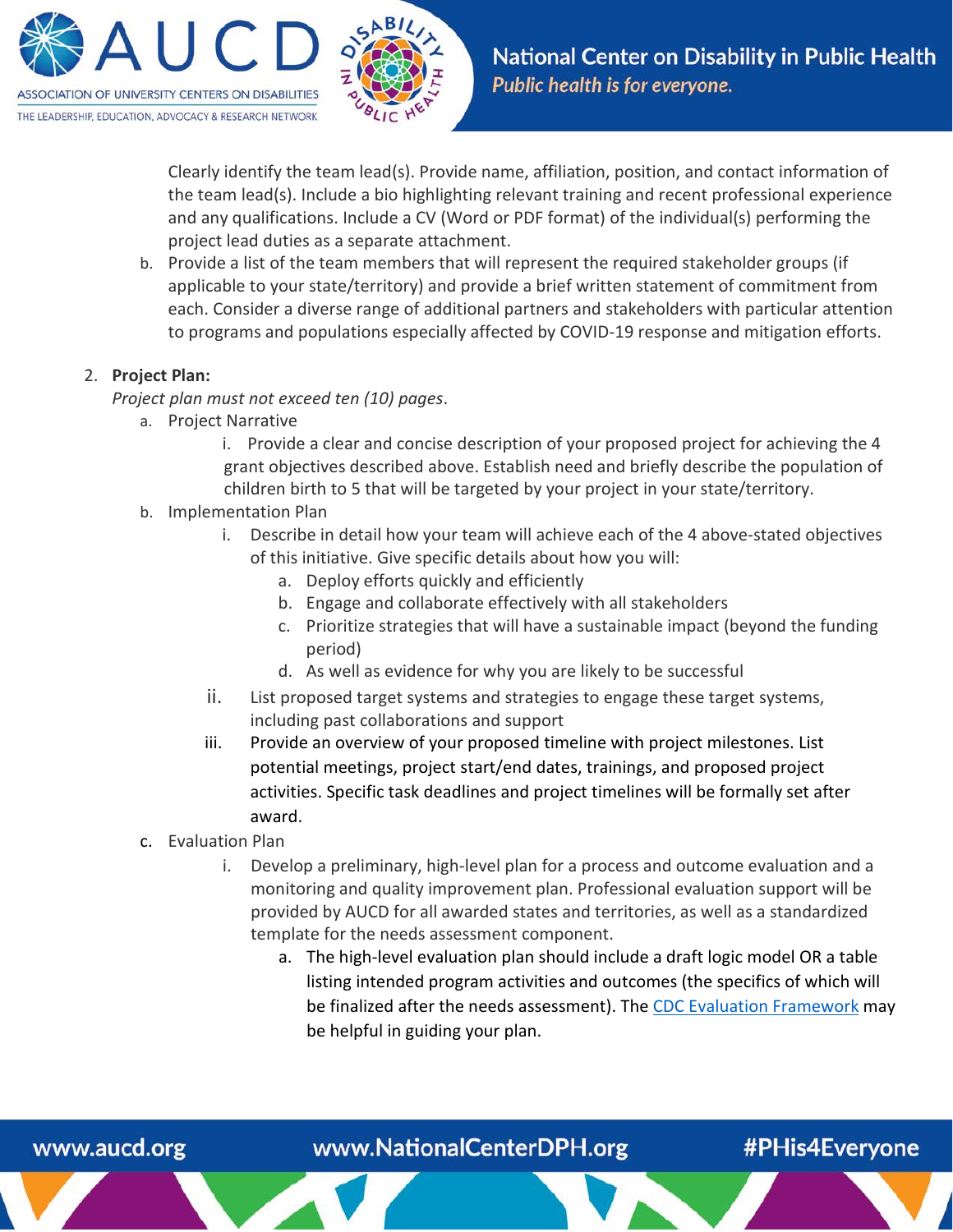



#PHis4Everyone

- b. Also be sure to describe the communication and dissemination plan for the evaluation, as sharing the findings of the project is a critical component for systems change.
- j. Describe process and outcome indicators with a focus on the integration of developmental monitoring using LTSAE and other steps of early identification, as well as increased numbers of families/children connected with resources to improve resiliency. Please use the CDC Evaluation Framework guidance for [indicator](https://www.cdc.gov/eval/indicators/index.htm)  [development.](https://www.cdc.gov/eval/indicators/index.htm)
	- *Process indicators might include number of LTSAE materials customized and printed locally, number of systems/programs integrating developmental monitoring, number of other resiliency resources promoted, and more.*
	- *Outcome indicators might include number of children monitored, number of children referred for screening, EI evaluation, number of children evaluated, receiving services or other support, number of policies developed to improve practices within and communication across systems to ensure children are screened, evaluated, and receive services, and more.*

#### 3. **Proposed Budget and Budget Narrative:**

- a. Applicants should prepare a preliminary budget proposal based on anticipated costs (proposed budget).
- b. For each line item indicated in your proposed budget, provide a detailed explanation of how these funds will be used (budget narrative). Line items may include, but are not limited to, such things as:
	- i. Printing and Ordering Materials
	- ii. Shipping
	- iii. Virtual Meeting Support
	- iv. Customization Support
	- v. Evaluation Support
	- vi. Staff Time
- c. Please note:
	- i. This award is to be issued as a fixed-price contract.
	- ii. The indirect cap on this award is 25.74%.

#### 4. **Letters of Support:**

www.aucd.org

a. Provide one written letter of support from the host organization of the team lead(s).

www.NationalCenterDPH.org

b. Provide brief (< 300 words) statements of support and commitment from all members of the state team.